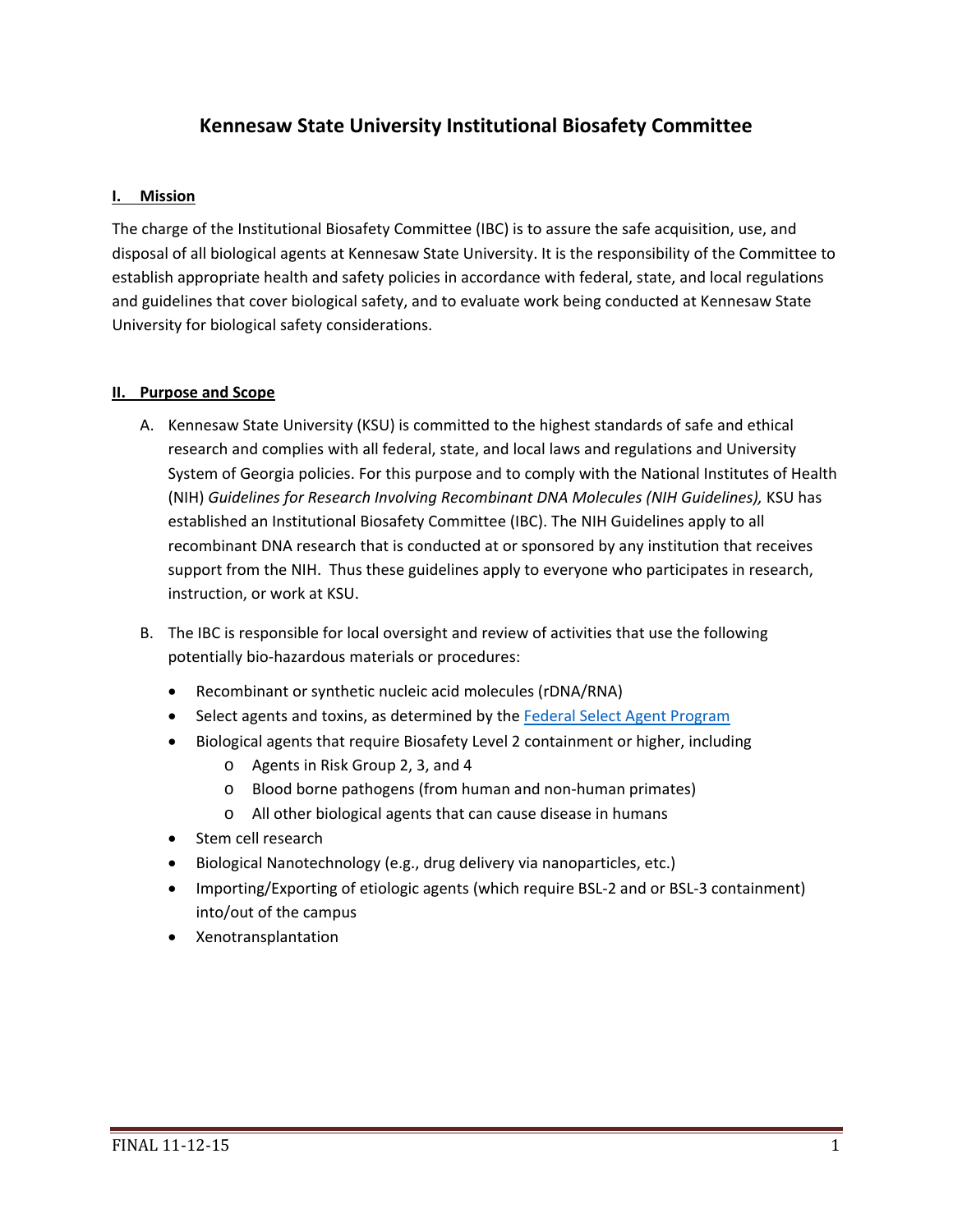### **III. IBC Responsibilities**

For activities listed in section II.B, the IBC shall be responsible for the following functions:

- Recommending or prescribing, and publishing for the KSU community, the appropriate requirements, conditions, and restrictions necessary (e.g. – training, vaccinations, work practices, control measures, personal protective equipment [PPE], etc.) according to NIH guidelines; federal, state, and local laws and regulations; and University System of Georgia (USG) policies.
- Certifying and assigning investigators/teachers/workers, their laboratories or other workspaces, and/or their practices for work, at appropriate biological safety levels prescribed in the latest edition of the Center for Disease Control (CDC)/NIH Biosafety in Microbiological and Biomedical Laboratories (BMBL). Activities identified as Biological Safety Level 2 (BSL 2) and greater may not proceed without the written consent of the IBC prior to initiation of work.
- Reviewing and approving protocols/proposals for activities listed in Section IIB.
- Notifying each applicant of the IBC's decision regarding his/her protocol(s)/proposal(s)
- Conducting annual reviews of protocols/proposals and recertification every three years for activities listed in section IIB to ensure compliance with NIH guidelines and all federal, state, and local regulations and USG policies.
- Keeping the KSU community aware of any changes/updates in the NIH guidelines, laws, policies, and regulations associated with biosafety
- Reviewing reports from the Biosafety Officer concerning instances of urgent issues, including personnel exposure, loss/theft of biological agents, breaches in biosafety containment, and accidental spills involving rDNA, synthetic nucleic acids, and other biohazards; reporting such instances to the NIH and regulatory agencies as necessary.

*\*Reportable incidents must be reported to NIH/Office of Biotechnology Activities within 30 days*

- Overseeing the monitoring follow-up of those persons testing positive for identified pathogens resulting from confirmed laboratory acquired infections.
- Implementing corrective actions when KSU policies, NIH Guidelines, federal, state, and/or local regulations are not followed. These actions may include (not limited to):
	- o Termination of authorizations
	- o Restricting the receipt of biological agents
	- o Ordering the removal of biological agents from laboratories
	- o Termination of access to laboratories and/or other facilities

*\*The IBC may choose to reverse these penalties after a thorough review finds that all operations are in compliance with NIH Guidelines, and all applicable policies and regulations*

- Maintaining records of all IBC meeting minutes, protocol reviews, and any other documents associated with the IBC or the use of biological agents at KSU.
- Periodic review of IBC policies and procedures.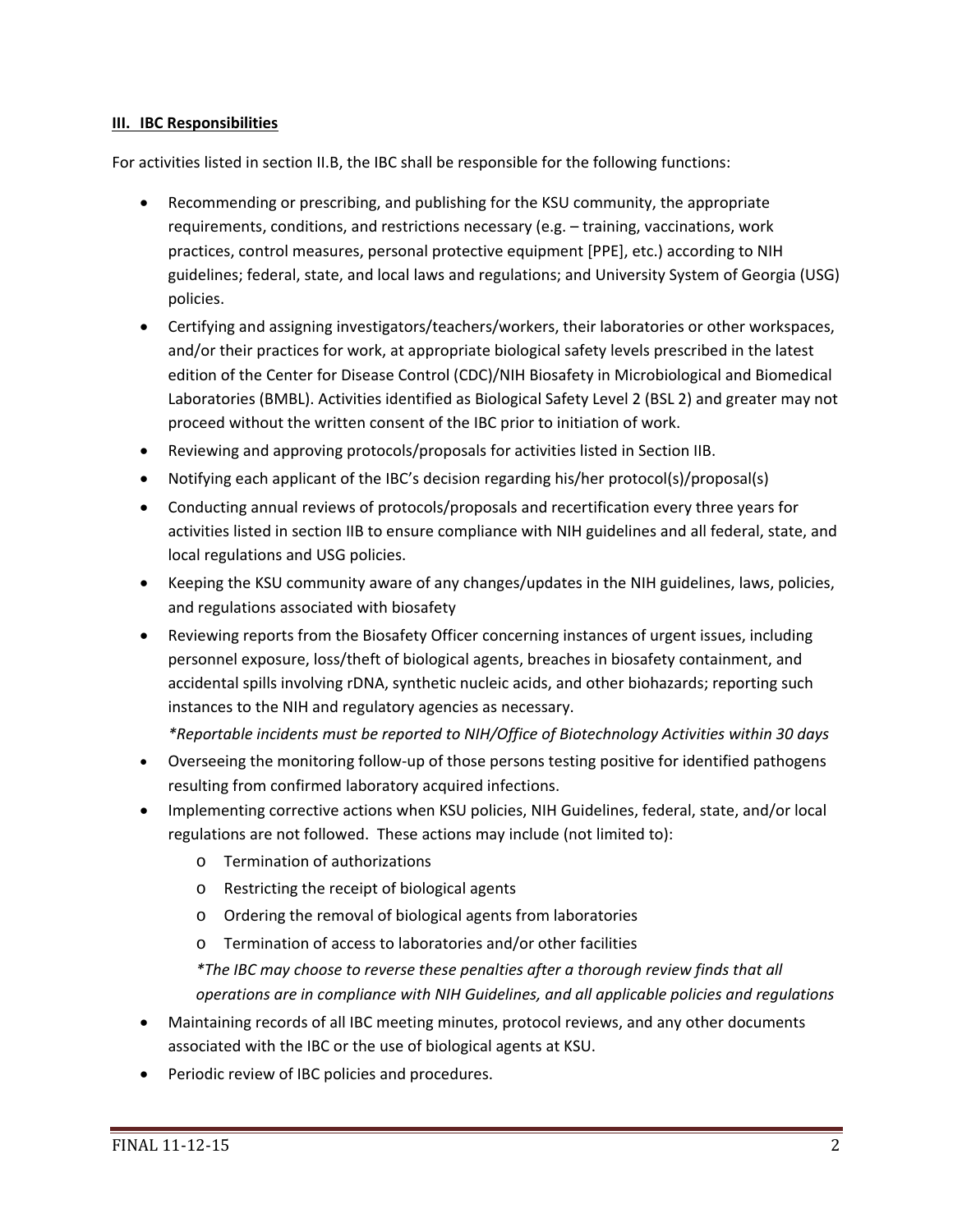#### **IV. IBC Committee Procedures**

#### **A. Membership**

The IBC size and composition shall be large enough to represent the range of personnel who perform activities listed in Section IIB across Kennesaw State University and will include KSU scientists and administrators and community representatives. Based on NIH Guidelines (section IV-B-2-a-(1)), the minimum number of IBC members is five. An effort is made to represent all major units served, to have a mix of technical expertise characteristic of the research protocols being reviewed, and to epitomize the diversity of the University community. Committee configuration will be kept in accordance with NIH Guidelines (section IV‐B‐2‐a).

- **Full Members**: The committee shall consist of no fewer than five full members, of whom;
	- o at least two members with a PhD and appropriate infectious disease and recombinant DNA expertise, and/or biological safety and containment expertise;
	- o at least two community members (not affiliated with the university) who represent the interests of the surrounding community with respect to health and protection of the environment;
	- o a biological safety officer, Environmental Health & Safety Office;
	- o a research compliance officer (NIH/OBA contact person), University Office of Research;
	- o a research administrator, University Office of Research;
	- o at least one scientist with expertise in plant containment principles when experiments utilizing NIH Guidelines Appendix P, Physical and Biological Containment for Recombinant DNA Research Involving Plants, require IBC approval.
	- o at least one scientist with expertise in animal containment principles when experiments utilizing NIH Guidelines Appendix Q, Physical and Biological Containment for Recombinant DNA Research Involving Animals, require IBC approval.

### **Ex Officio Voting Members**

In addition, the following are designated as voting members: Vice President of Research, institutional authorized signing official.

**Subject Matter Expertise**

If a protocol registration is outside the area of expertise of IBC members, the IBC Chair is authorized to seek counsel from an individual knowledgeable in the subject matter to allow for appropriate review and approval or disapproval.

### **Appointment to the IBC**

The Vice President of Research appoints members for a renewable term of three years. Terms of appointment are staggered in a manner such that one‐third of the committee is appointed or renewed each year.

**The IBC Chair**

The Vice President of Research appoints the Chair from within the membership of the IBC for a term of three years. The Chair has the responsibility for prescreening submitted registrations as necessary; approving registrations or recommending review by full committee; reviewing and approving amendments and updates as necessary; ensuring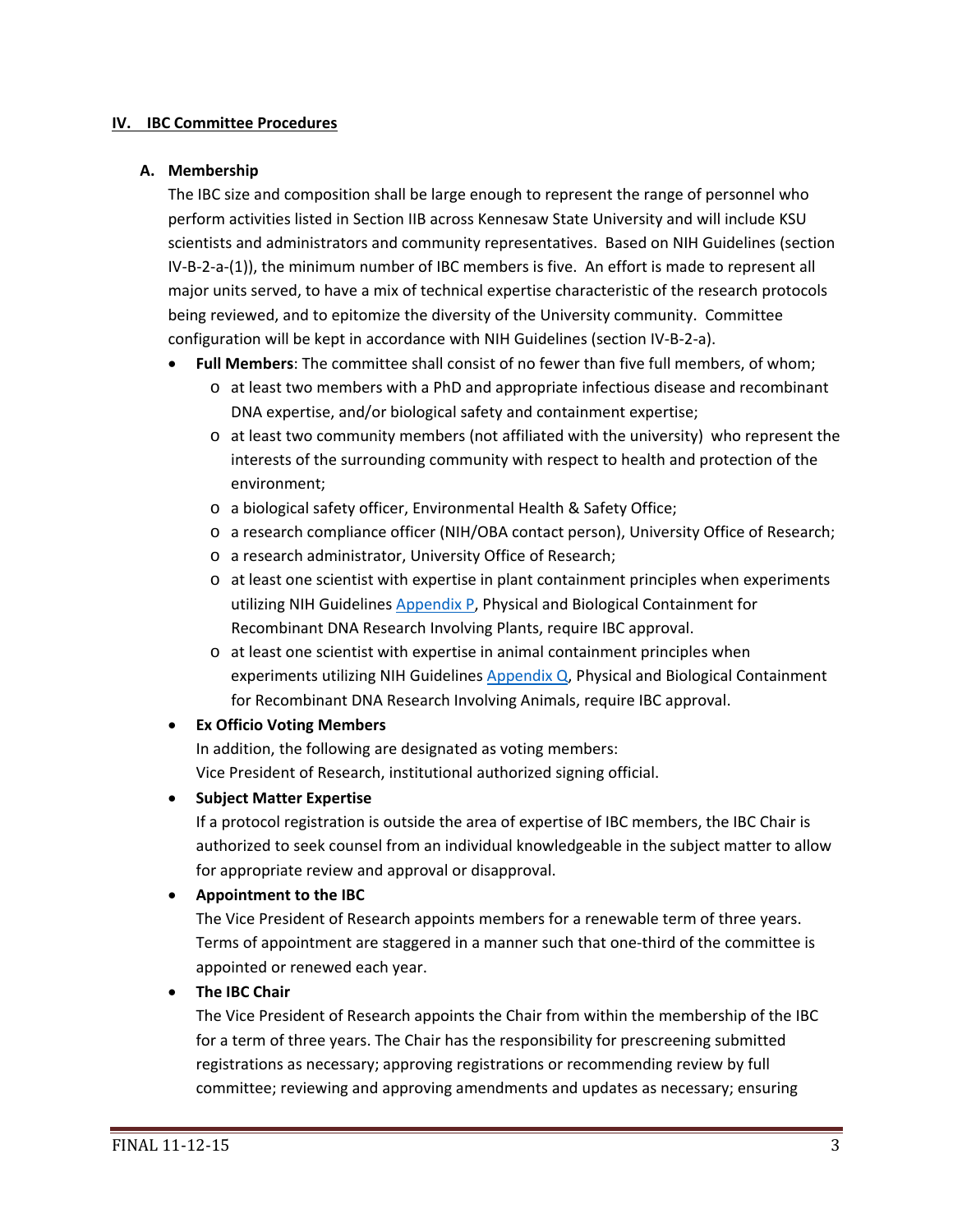member training (this task may be designated to another qualified individual); setting meeting agendas and establishing meeting dates; and conducting/managing meetings.

# **B. IBC Member Training**

All members are required to complete training on the regulatory responsibilities and function of the IBC. The Collaborative Institutional Training Initiative (CITI) online training program is the official certification program for KSU's IBC and will require recertification every three years.

# **C. Meeting Frequency**

The Committee shall meet no less than two times per year; however, the IBC Chair can call additional meetings as needed throughout the year.

# **D. Quorum**

A quorum is greater than 50% of the Committee membership; written proxies do not count toward a quorum. A quorum may also be established if meetings of the IBC occur via conference phone calls, or via electronic media, as long as the following requirements are met:

- a. Accurate attendance records are kept.
- b. All materials for examination are available to all participating IBC members.
- c. All participants have full and equal opportunity for interactive discussion.

# **E. Proceedings**

Meetings will be conducted in accordance with Robert's Rules of Order. The Chair will issue all points of order, summarize registrations as necessary, moderate discussions, and call for motions. Motions, seconds, and/or other propositions may be made by any voting member of the IBC. Motions pass by a simple majority of the quorum present. Votes may be conducted by email.

## **F. Meeting Minutes**

Minutes of IBC meetings will be kept and will include the names of members attending; summaries of discussions, actions taken and the numerical vote on these actions; dissenting reports and opinions, and the basis for any required change in or disapproval of a proposal. Records will be maintained for at least three years.

## **G. Conflict of Interest**

A conflict of interest is loosely defined as financial involvement with a commercial sponsor or a personal relationship with an investigator or a sponsor. No member of the IBC may be involved in the review or approval of a project in which he/she has been, is, or expects to be engaged or in which he/she has professional or financial interest, except to provide information requested by the IBC. Any IBC member with financial or other interests with the investigator or a research sponsor should inform the IBC and, if necessary, follow the procedures in the policies referenced below to manage or resolve the conflict, if any.